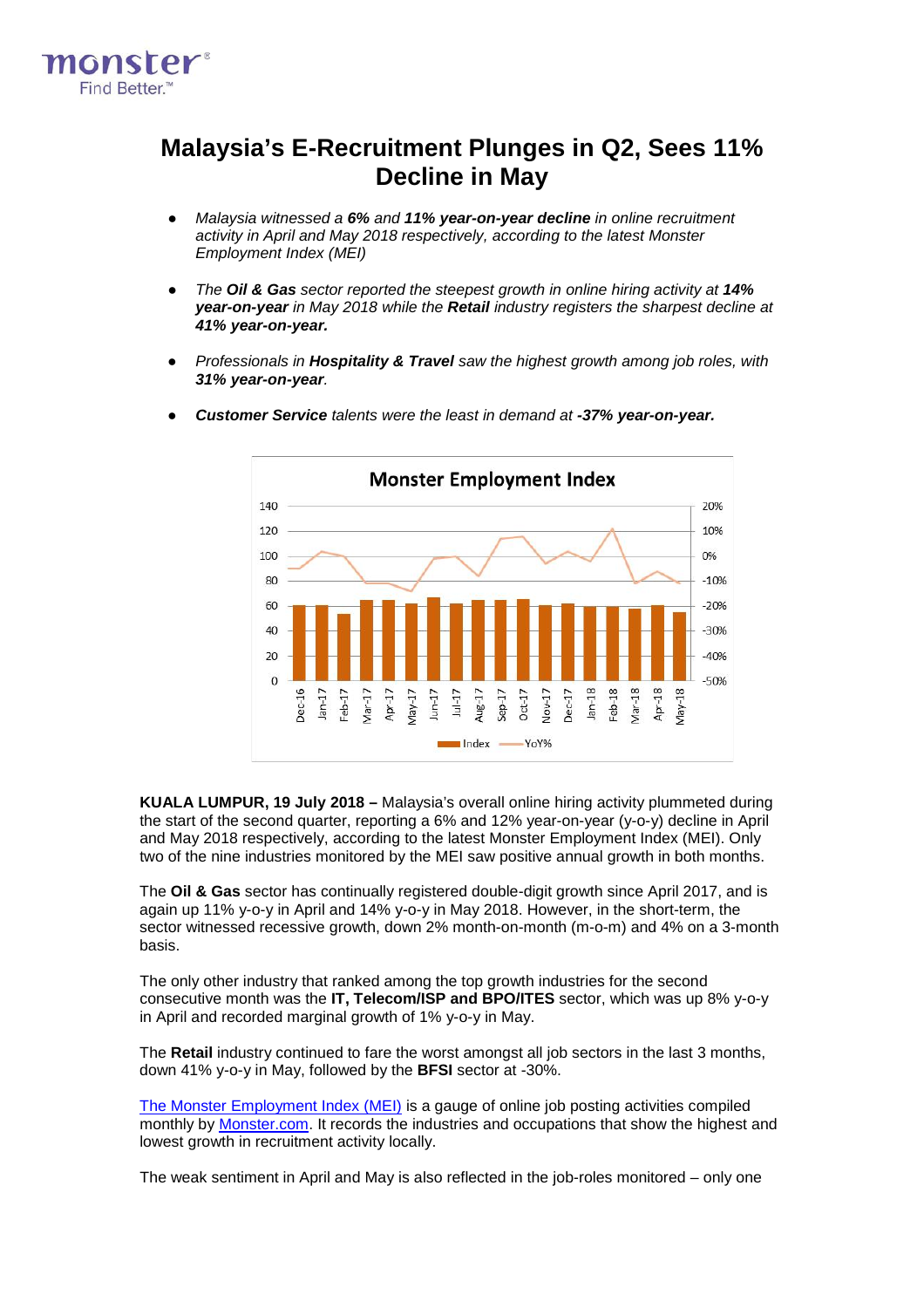

out of the nine occupations monitored by the MEI saw positive annual growth.

The demand for **Hospitality & Travel** roles surged 31% y-o-y in May, recovering from a two month decline. This was also the most notable growth in the series. On a short-term basis, the job role also exhibited the steepest growth: up 21% m-o-m, 18% (3-month) and 12% (6 month).

**Customer Service** roles on the other hand, remained the worst performing occupational group, reporting a sharp decline of 37% y-o-y in May.

**Purchase/ Logistics/ Supply Chain** professionals also witnessed an 11% y-o-y decline in May, the steepest annual decline since October 2016.

"Online hiring activity in Malaysia exhibited a relative slowdown in the run-up to the 2018 general election due to political and economic uncertainty, prompting investors and businesses to be more cautious," said **Abhijeet Mukherjee, CEO of Monster.com – APAC and Middle East.**

"The Oil and Gas industry continues to lead in positive annual growth as analysts project a better outlook for both upstream and downstream players in the sector. The tech industry is also not slowing down in Malaysia, with the digital transformation's impact on the economy expected to significantly increase by RM400bil by 2025. More initiatives have been introduced to help businesses adapt to emerging digital technologies, and this is also reflected in the declining demand for more traditional roles such as customer service with businesses revamping their operating models."

The Monster [Employment](http://www.monster.com.my/employment-index/) Index Malaysia is a monthly gauge of online job posting activity, based on a real-time review of millions of employer job opportunities, culled from a large representative selection of career websites and online job listings across Malaysia. The Index does not reflect the trend of any one advertiser or source, but is an aggregate measure of the change in job listings across the industry.

| Dec | Jan | Feb | Mar | Apr | Mav | Jun | Jul | Aug | Sep | Oct | Nov            | Dec | Jan | Feb | Mar | Apr | <b>May</b> | W.       |
|-----|-----|-----|-----|-----|-----|-----|-----|-----|-----|-----|----------------|-----|-----|-----|-----|-----|------------|----------|
| 16  | 47  | 47  | 47  | 47  | 47  | 17  | 47  | 17  | 47  | 17  | $\overline{ }$ | 47  | 18  | 18  | 18  | 18  | 18         | $-0 - Y$ |
| 61  | 61  | 54  | 65  | 65  | 62  | 67  | 62  | 65  | 65  | 66  | 61             | 62  | 60  | 60  | 58  | 61  | 55         | $-11\%$  |

### **Monster Employment Index Malaysia results for the past 18 months are as follows:**

### **Top Growth Industries Lowest Growth Industries**

| Year-over-year Growth                                 | Mav<br><b>May</b> |                 | % Growth    | <b>Year-over-year Growth</b>                                                  | May<br>17 | <b>May</b> | % Grov      |
|-------------------------------------------------------|-------------------|-----------------|-------------|-------------------------------------------------------------------------------|-----------|------------|-------------|
|                                                       | 17                | 18 <sup>1</sup> | $Y$ -o- $Y$ |                                                                               |           | 18         | $Y$ -0- $Y$ |
| Oil and Gas                                           | 78                | 89              | 14%         | Advertising, Market Research,<br>Public Relations, Media and<br>Entertainment | 63        | 53         | $-16%$      |
| IT, Telecom/ISP and BPO/ITES                          | 87                | 88              | 1%          | Logistic, Courier/ Freight/<br>Transportation, Shipping/ Marine               | 67        | 53         | $-21%$      |
| Hospitality                                           | 55                | 54              | $-2%$       | <b>BFSI</b>                                                                   | 82        | 57         | $-30%$      |
| Production/Manufacturing,<br>Automotive and Ancillary | 94                | 90              | $-4%$       | Retail                                                                        | 59        | 35         | $-41%$      |

| Growth<br>Y-o-Y | <b>Year-over-year Growth</b>                                                  | May<br>17 | May<br>18 | % Growth<br>$Y - 0 - Y$ |
|-----------------|-------------------------------------------------------------------------------|-----------|-----------|-------------------------|
| 14%             | Advertising, Market Research,<br>Public Relations, Media and<br>Entertainment | 63        | 53        | $-16%$                  |
| 1%              | Logistic, Courier/ Freight/<br>Transportation, Shipping/Marine                | 67        | 53        | $-21%$                  |
| $-2%$           | <b>BFSI</b>                                                                   | 82        | 57        | $-30%$                  |
| $-4%$           | Retail                                                                        | 59        | 35        | $-41%$                  |

| <b>Year-over-year Growth</b> | May May | $\overline{18}$ | % Growth<br>Y-0-Y |
|------------------------------|---------|-----------------|-------------------|
|                              |         |                 |                   |

### **Top Growth Occupations Lowest Growth Occupations**

| Growth<br>Year-over-year Growth  <br>Y-o-Y |  | May May | % Growth<br>Y-o-Y |
|--------------------------------------------|--|---------|-------------------|
|--------------------------------------------|--|---------|-------------------|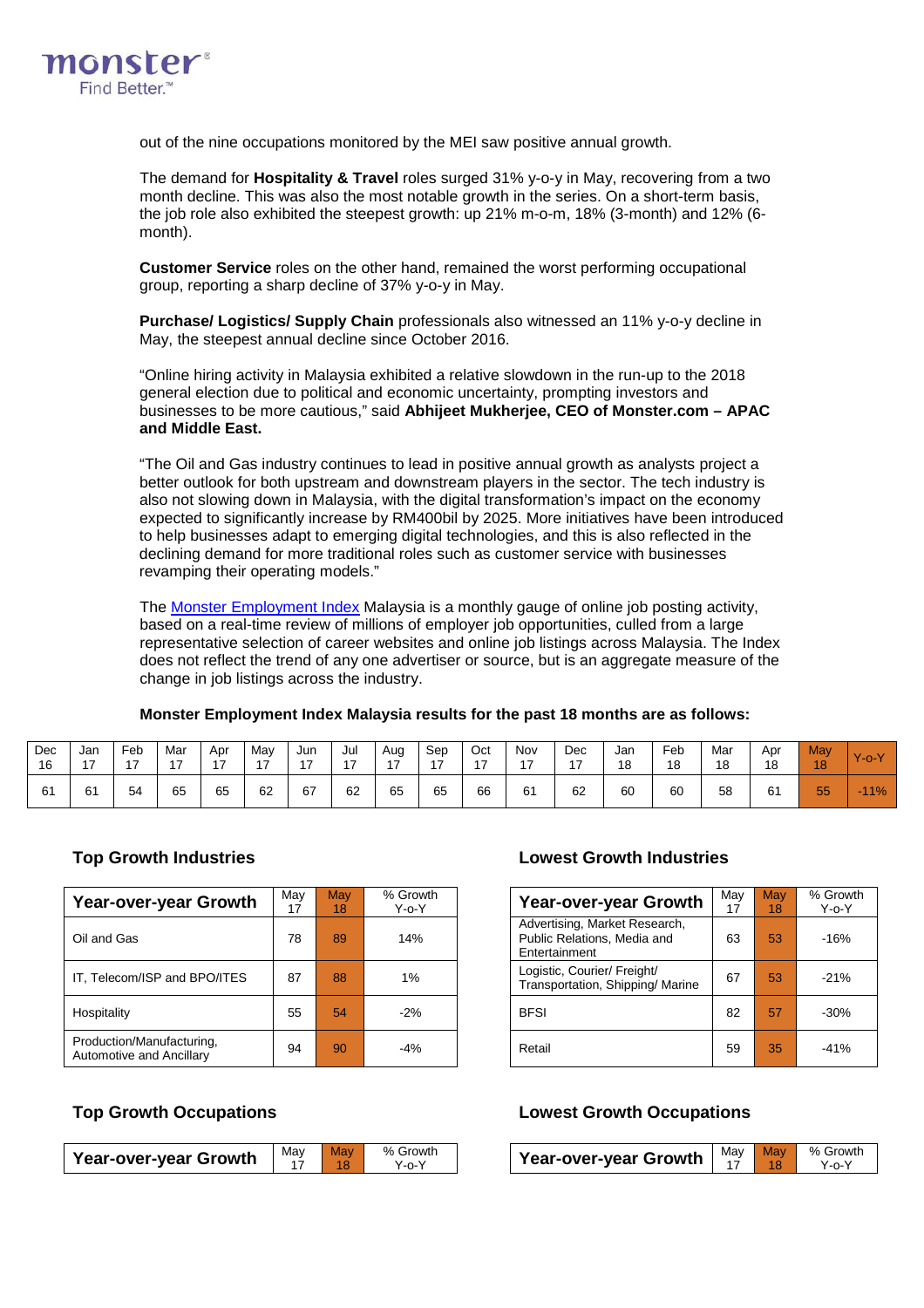

| Hospitality & Travel                    | 35 | 46 | 31%   | Purchase/ Logistics/ Supply<br>Chain | 71 | 63 | $-11%$ |
|-----------------------------------------|----|----|-------|--------------------------------------|----|----|--------|
| Software, Hardware, Telecom             | 50 | 48 | $-4%$ | Finance & Accounts                   | 74 | 62 | $-16%$ |
| Engineering /Production, Real<br>Estate | 68 | 65 | $-4%$ | Sales & Business Development         | 84 | 70 | $-17%$ |
| Marketing & Communications              | 81 | 75 | $-7%$ | <b>Customer Service</b>              | 27 | 17 | $-37%$ |

| Purchase/ Logistics/ Supply<br>Chain | 71 | 63 | $-11%$ |
|--------------------------------------|----|----|--------|
| Finance & Accounts                   | 74 | 62 | $-16%$ |
| Sales & Business Development         | 84 | 70 | $-17%$ |
| <b>Customer Service</b>              | 27 | 17 | $-37%$ |

# By Industry

|                                                                                                    |     |     |     |     | 2017 |     |            |            | 2018 |     |     |     |     |  |
|----------------------------------------------------------------------------------------------------|-----|-----|-----|-----|------|-----|------------|------------|------|-----|-----|-----|-----|--|
|                                                                                                    | May | Jun | Jul | Aug | Sep  | Oct | <b>Nov</b> | <b>Dec</b> | Jan  | Feb | Mar | Apr | May |  |
| IT, Telecom/ISP and<br><b>BPO/ITES</b>                                                             | 87  | 100 | 92  | 92  | 95   | 99  | 93         | 100        | 96   | 97  | 84  | 94  | 88  |  |
| <b>Engineering, Construction</b><br>and Real Estate                                                | 69  | 69  | 64  | 67  | 67   | 69  | 63         | 63         | 65   | 66  | 63  | 68  | 62  |  |
| <b>BFSI</b>                                                                                        | 82  | 85  | 75  | 78  | 75   | 76  | 69         | 69         | 66   | 68  | 66  | 70  | 57  |  |
| Production/Manufacturing,<br><b>Automotive and Ancillary</b>                                       | 94  | 93  | 89  | 91  | 92   | 92  | 91         | 90         | 89   | 90  | 87  | 90  | 90  |  |
| Oil and Gas                                                                                        | 78  | 87  | 83  | 87  | 86   | 87  | 89         | 91         | 91   | 93  | 94  | 91  | 89  |  |
| <b>Hospitality</b>                                                                                 | 55  | 58  | 60  | 64  | 64   | 62  | 65         | 61         | 63   | 65  | 64  | 58  | 54  |  |
| <b>Retail</b>                                                                                      | 59  | 64  | 54  | 54  | 52   | 50  | 42         | 43         | 41   | 41  | 38  | 43  | 35  |  |
| Logistic, Courier/ Freight/<br><b>Transportation, Shipping/</b><br><b>Marine</b>                   | 67  | 76  | 66  | 72  | 63   | 72  | 65         | 60         | 67   | 68  | 67  | 69  | 53  |  |
| <b>Advertising, Market</b><br><b>Research, Public Relations,</b><br><b>Media and Entertainment</b> | 63  | 67  | 61  | 63  | 62   | 62  | 59         | 60         | 57   | 57  | 56  | 59  | 53  |  |

# By Occupation

|                                                       |     |     |     | 2017 |     |     |     |     | 2018 |     |     |     |     |  |
|-------------------------------------------------------|-----|-----|-----|------|-----|-----|-----|-----|------|-----|-----|-----|-----|--|
|                                                       | May | Jun | Jul | Aug  | Sep | Oct | Nov | Dec | Jan  | Feb | Mar | Apr | May |  |
| Software, Hardware,<br>Telecom                        | 50  | 65  | 56  | 59   | 60  | 69  | 65  | 70  | 61   | 61  | 50  | 58  | 48  |  |
| <b>Finance &amp; Accounts</b>                         | 74  | 79  | 73  | 75   | 73  | 74  | 69  | 70  | 68   | 69  | 68  | 71  | 62  |  |
| <b>Sales &amp; Business</b><br><b>Development</b>     | 84  | 91  | 84  | 87   | 88  | 88  | 82  | 84  | 76   | 76  | 72  | 76  | 70  |  |
| <b>Customer Service</b>                               | 27  | 30  | 27  | 24   | 22  | 24  | 18  | 21  | 24   | 24  | 19  | 21  | 17  |  |
| <b>Marketing &amp;</b><br><b>Communications</b>       | 81  | 83  | 80  | 81   | 82  | 82  | 80  | 81  | 77   | 77  | 77  | 79  | 75  |  |
| HR & Admin                                            | 62  | 66  | 62  | 64   | 61  | 62  | 59  | 57  | 58   | 58  | 59  | 62  | 57  |  |
| <b>Engineering /Production,</b><br><b>Real Estate</b> | 68  | 73  | 68  | 71   | 71  | 73  | 67  | 68  | 69   | 70  | 68  | 70  | 65  |  |
| <b>Hospitality &amp; Travel</b>                       | 35  | 42  | 43  | 39   | 45  | 46  | 41  | 36  | 37   | 39  | 45  | 38  | 46  |  |
| <b>Purchase/ Logistics/ Supply</b>                    | 71  | 78  | 73  | 77   | 72  | 76  | 70  | 70  | 73   | 73  | 72  | 74  | 63  |  |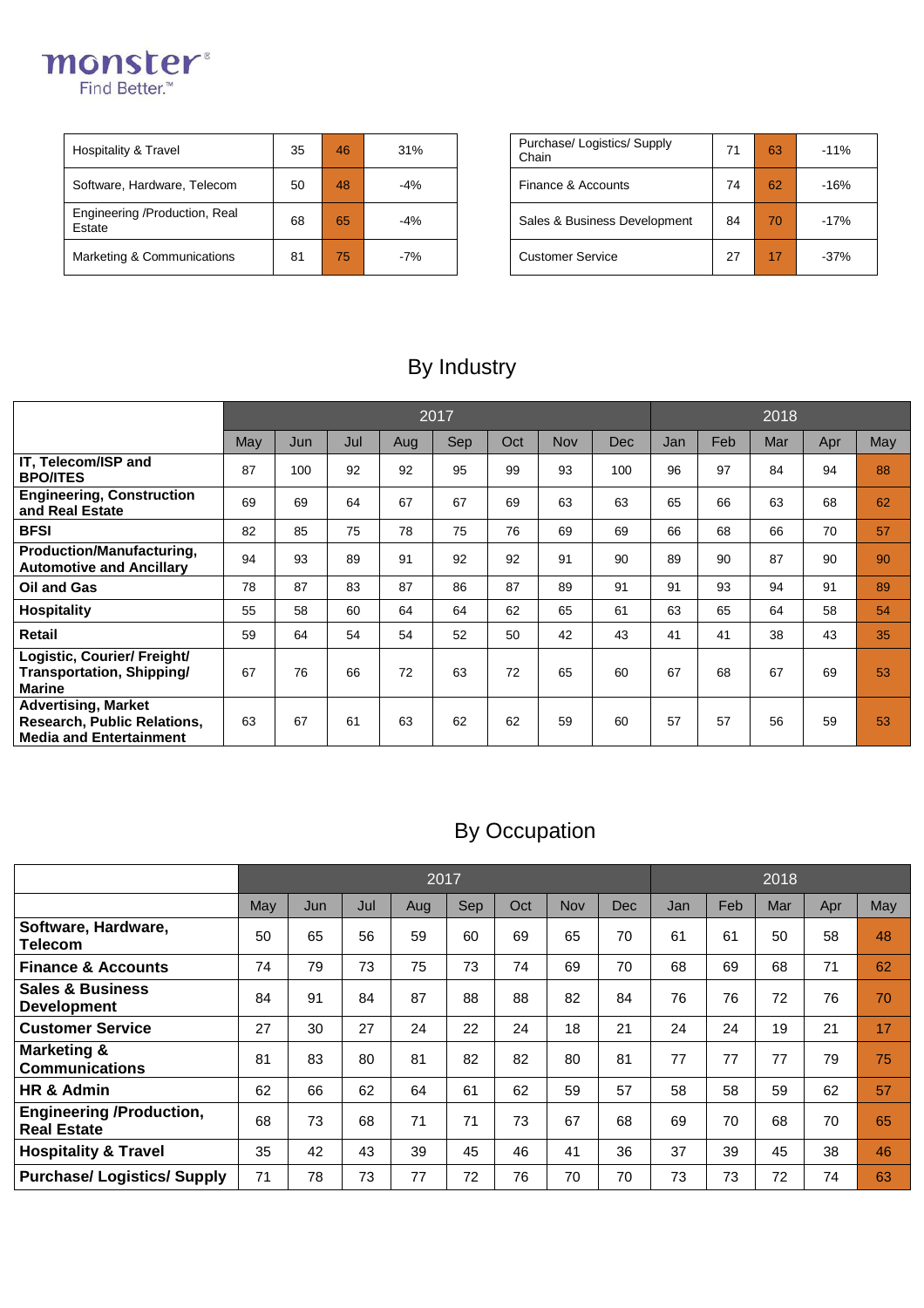## **monster Find Better**

| . .<br>:hair<br>_____ |  |  |  |  |  |  |  |  |  |  |  |
|-----------------------|--|--|--|--|--|--|--|--|--|--|--|
|-----------------------|--|--|--|--|--|--|--|--|--|--|--|

### **About the Monster Employment Index**

Launched in May 2015, with data collected since February 2014, the Monster [Employment](http://www.monster.com.my/employment-index/) [Index](http://www.monster.com.my/employment-index/) is a broad and comprehensive monthly analysis of online job posting activity in Malaysia conducted by Monster [Malaysia.](http://www.monster.com.my/) Based on a real-time review of millions of employer job opportunities culled from a large, representative selection of online career outlets, including Monster Malaysia, the Monster Employment Index presents a snapshot of employer online recruitment activity nationwide. Monster has taken due care in compiling and processing the data available from various sources for Monster Employment Index, but does not guarantee the accuracy, adequacy or completeness of any information and is not responsible for any errors or omissions or action / decision taken or for the results obtained from the use of such information.

### **About Monster APAC & Gulf**

Monster, for more than 20 years, is a leading online career and recruitment resource and with its cutting-edge technology provides relevant profiles to employers and relevant jobs to jobseekers across industry verticals, experience levels and geographies. Monster today has more than 200 million people registered on the Monster Worldwide network, and with operations in more than 40 countries, provides the widest and most sophisticated job seeking, career management, recruitment and talent management capabilities.

Monster in APAC & Gulf started its operations with India, in 2001 and has operations across India, Singapore, Malaysia, Philippines, Hong Kong, Vietnam, Thailand, Indonesia, UAE and Kingdom of Saudi Arabia. In India it is headquartered in Hyderabad, and has presence in 10 other cities of India viz., Mumbai, Delhi, Bangalore, Chennai, Pune, Kolkata, Ahmedabad, Baroda, Chandigarh, and Cochin. Monster Mobile App in India was voted Product of the Year in 2016 under the 'Mobile App Job' category in a survey of over 18000 people by Nielsen. Monster.com in India was also voted Product of the Year in 2015 and back in 2014, mPower Search was voted Product of the Year as well. The Indian Air Force Placement Cell (IAFPC) selected Monster India for a collaboration to provide a robust platform to assist retired and shortly retiring Air Warriors seek suitable second career opportunities in the corporate world. Monster also initiated 'Rozgarduniya.com' – a job portal exclusively for jobseekers in rural India to enable employers in corporate India to connect with rural talent, thus removing the traditional barriers they face in this process.

Monster continues its pioneering work of transforming the recruiting industry with advanced technology using intelligent digital, social and mobile solutions, and a vast array of products and services.

To learn more about Monster in APAC & Gulf, visit: [www.monsterindia.com](http://www.monsterindia.com/) | [www.monstergulf.com](http://www.monstergulf.com/) | [www.monster.com.sg](http://www.monster.com.sg/) | [www.monster.com.my](http://www.monster.com.my/) | [www.monster.com.ph](http://www.monster.com.ph/) |[www.monster.com.hk](http://www.monster.com.hk/)

#### **For further queries, please contact:**

**Priyanka Sharma Kaintura** Head of Communication - APAC & Gulf, Monster.com [Priyanka.Sharma@monsterindia.com](mailto:Priyanka.Sharma@monsterindia.com)

**Jean Leong** Mutant Communications (Malaysia) Jean@mutant.com.my (+6012 293 3829)